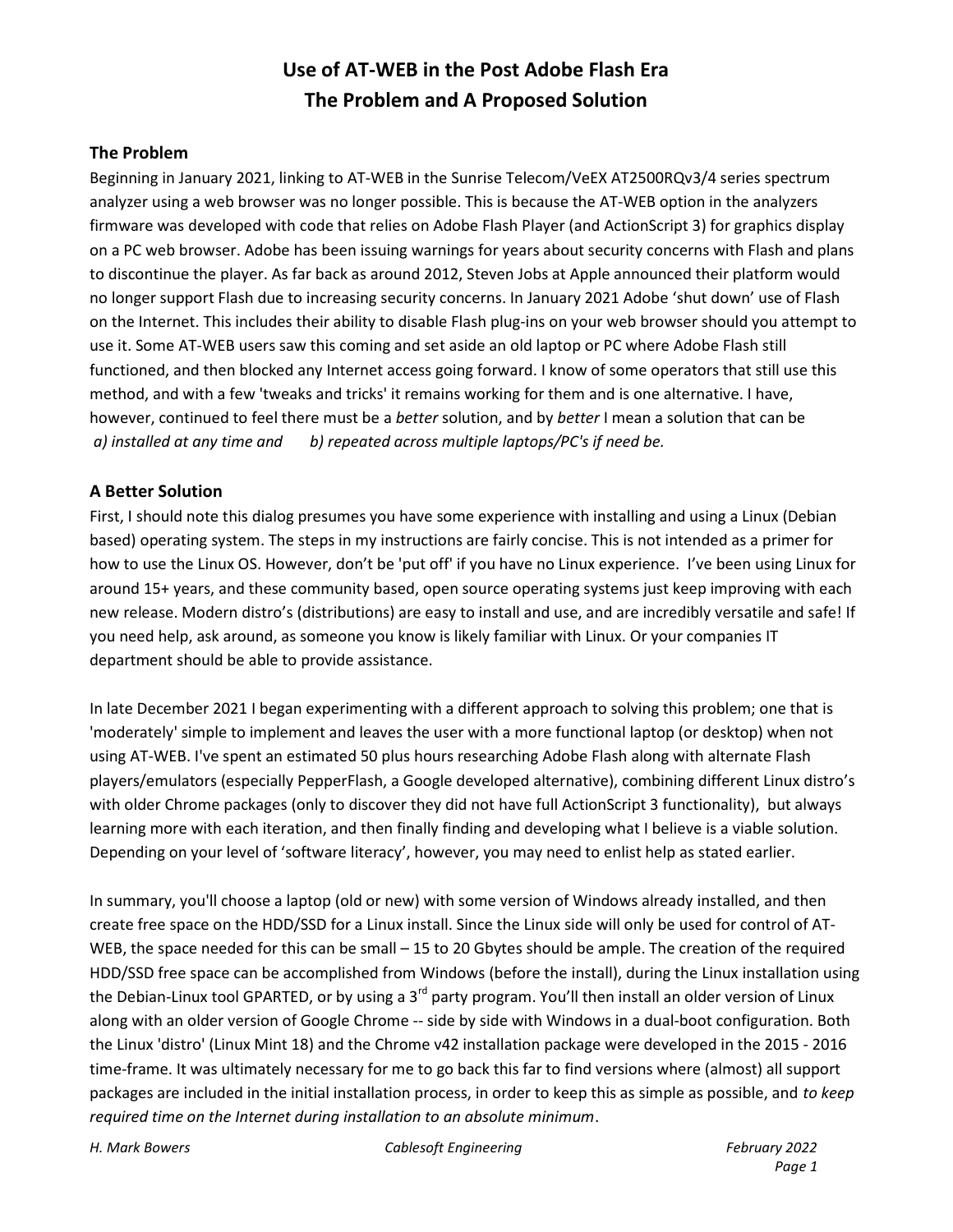I should also note there are viable alternatives to the dual-boot approach. For example, you could install an emulation program such as Oracle Virtualbox on Windows, then install Mint 18 running under Vbox emulation, and finally install the old version of Chrome to achieve (in theory, I've not tried this) the same results**(1)**. I've stayed away from this approach for now, as configuring ports, shared drives, etc. in an emulator can seem complicated. However, the emulator approach should work and offers advantages. The dual-boot method allows you to retain full functionality on the Windows side; however when you want to move from one OS to the other you have to 'boot out of one system and into the other. Under an emulator it is **much** easier to move back and forth. There is also a potential disadvantage in that operating systems tend to run slower under emulation. If you choose this approach, it may require a more powerful laptop.

> **You try this routine at your own risk! Before you begin back up important data on the laptop, or better yet clone the HDD/SSD so you can fully recover if you encounter problems!**

#### **Instructions**

- 1. Select a laptop to use. Older ones have an advantage in that they often have a **physical** Ethernet port, which is often easier to manually configure than a *USB-Ethernet adapter*. Linux will support and run very fast on most older laptops. I have this solution running on a 10+ year old Samsung laptop plus a newer Toshiba touch screen and it runs perfectly on both.
- 2. Download the Linux Mint 18 .iso image from their web site: https://www.linuxmint.com/edition.php?id=217
- 3. Burn the .iso image to your selected media to create a **bootable** DVD or USB thumb drive. This process will likely require the use of a separate program such as ImageBurn (https://www.imgburn.com/) for DVD's or Rufus (https://rufus.ie/en/) for USB thumb drives. If the laptop BIOS supports booting from a USB thumb drive, I recommend using it as the installation will proceed much faster.
- 4. As a separate step, in case you want to use Windows tools or a separate 3 $^{rd}$  party program, you can at this point 'shrink' the Windows partition on the HDD/SSD to create room for Linux plus some required 'swap space'. As stated earlier, the space required is minimal - 15 to 20 Gbytes should be ample. You can also wait and shrink the Windows partition during the Linux install, but it requires some familiarity with the Linux program GPARTED.
- 5. Set BIOS in the PC so that the boot sequence will first look for the media you've created i.e., the laptop will look for bootable media in the DVD drive or a USB port. Then reboot with your media inserted.
- 6. Boot into the 'live image' and check to make sure critical laptop hardware is supported by Linux Mint 18. If it's an older laptop it should be fine; however if it's a newer laptop you could encounter driver issues. The 'live image' mode allows you to test Mint on your laptop **before** installing it. Make sure your video, sound and network adapters are all working properly, as you'll need the network (Ethernet) port for controlling the AT2500 and you'll *briefly* need to activate Wi-Fi during the Chrome package install.
- 7. Assuming there are no hardware problems, proceed on to the installation of Mint 18. Double-click the Install Icon on the desktop of the Live Image DVD/USB. Make appropriate choices during the install, and be sure to choose "Install Multi Media CODECs During Installation" when asked. I recommend you perform this process with Internet access disabled. If you've chosen the 'dual-boot approach', this process will also install a program called GRUB (grand unified boot loader) which will allow you to choose which OS you want to run each time you boot (reboot) the computer.
- 8. Reboot your laptop when the install is complete (when prompted) and choose Mint OS from the GRUB menu. Once you are logged in, **do not perform any software updates** if prompted. With Linux Mint 18 this message should not appear. Rather, you should get a message stating **this version is no longer**  supported (maintained). This is good! The fact that their support has expired is part of the reason we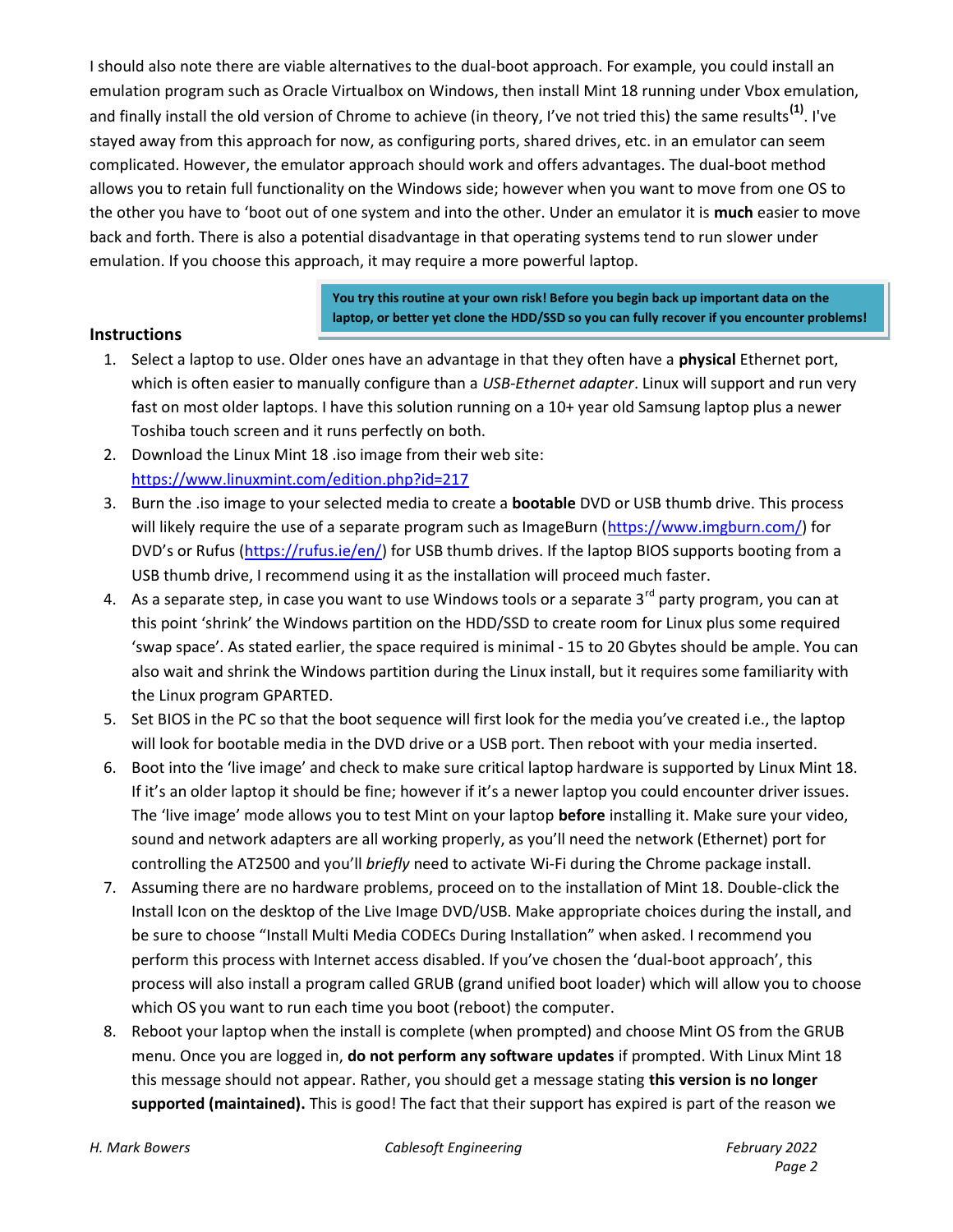can solve the Flash problem. Check to make sure the laptop does not have Internet access, unless you are ready to install the Chrome v42 package.

- *9.* When you are ready, install Chrome 42 **(2)**. The Debian package for Chrome 42 can be downloaded from my website: www.cablesoftengineering.com/downloads from any computer, then move the file to a USB thumb drive and plug the drive into your laptop while running Mint 18. You will have to briefly activate Internet access for this install, as the Chrome 42 installation needs to download several *'dependency' packages*. You can install Chrome by right-clicking on the file and use the top choice (package manager) to install. *Once installation of Chrome 42 is complete, immediately disable Internet access.*
- 10. Now setup a local static IP addressing scheme on the laptop Ethernet port and the spectrum analyzer. I use the following, but any private IP address range should work. *See pictures on page 4*.
	- i. Gateway: 192.168.233.1 Subnet 255.255.255.0
	- ii. Laptop Ethernet Port: 192.168.233.2 {the same}
	- iii. SRT AT2500 Setup: 192.168.233.10 {the same}
- 11. Connect a standard RJ45 Ethernet cable between the PC and the analyzer.
- 12. Start your AT2500RQv3/4, check your network settings, and then place the analyzer in *'remote mode'* from the MENU icons. (bottom row, usually next to the MENU icon.
- 13. Open Chrome and type in the IP address assigned to the spectrum analyzer (example: 192.168.233.10). Then hit **Enter**.
- 14. This should open the web page contained in the instrument firmware and you should see the AT-WEB interface.
- 15. From the AT-WEB top menu bar select Connect, then select Connect. You should now see the analyzer controls and signals on your laptop.
- 16. Automated testing runs can be built using the SysEditor software on a Windows PC., and Reveal WinCom and System Editor can be downloaded from my web site Downloads Page along with the User's Manual for AT2500RQv3/4 version hardware.

## **Footnotes**:

*(1) I may develop a 2nd set of instructions using Oracle VirtualBox at a later time.* 

*(2) Pepper Flash was Google's proprietary Flash Player and it fully supports ActionScript 3 which the AT2500 firmware requires during execution. However, beginning with Chrome version 54 PepperFlash support was removed, which is why we are installing an older Chrome version.*

As a cautionary note, going forward you should stay off the Internet using this Mint-Chrome software arrangement for a variety of reasons – but primarily security issues. The Mint operating system will have security holes since we've not updated any of the programs, and Chrome v. 42 will most assuredly have security issues since it was issued in 2015. When you need Internet access simply reboot to the Windows OS. Other programs installed by Mint 18, and there are hundreds, should be fully functional and safe to use.

Just stay off the Internet!!